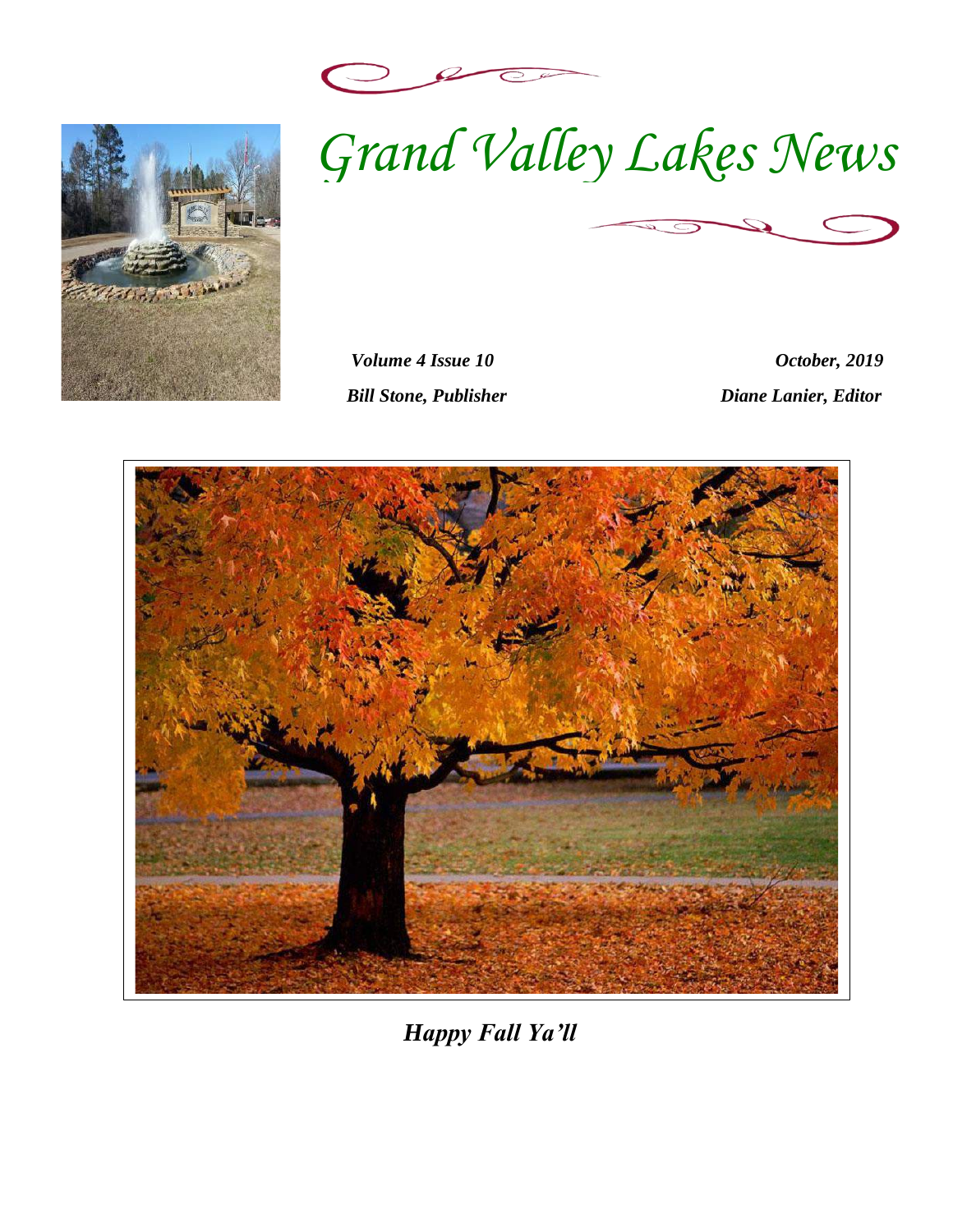#### **Board of Directors' Meeting for September, 2019**

The Board of Directors and attending residents were treated to a preview of Grand Valley's new web site. Stuart Cohen, a Valley property owner, has been putting the site together over the past few months and it's all but complete. Address? [www.grandvalleylakes.com](http://www.grandvalleylakes.com/). Spend a few minutes browsing. You're going to like it! Stuart did this great job for no charge. Some future additions will include a facility for paying dues by credit card. In addition to the web site, Stuart is working on updating our Facebook page. There will be a private page accessible to property owners only. It looks great now BUT there's more to come!! Thank you Stuart!! What a great job!!

In other business, jug fishing rules were updated and adopted. The Board set November  $9<sup>th</sup>$  as Grand Valley Lakes Annual Cleanup Day. The Men's and Ladies' Clubs will be helping organize and complete the project. Resident participation is encouraged. If you need help discarding some items, call the POA office. All you have to do to participate is show up at the POA Lodge November 9<sup>th</sup> at 9:00am.

The Board is also looking into cleaning up abandoned/blighted properties. A Health Department inspector has been reviewing properties for the board and making a determination if they are habitable or uninhabitable. Based on his findings the board will be determining how to get these problem properties corrected.

The geese continue to be a problem. The Tennessee Wildlife folks advise residents to stop feeding these pests. In addition to creating a cleanup problem, they are also a health risk for swimmers and boaters. The board is considering rules banning feeding them and instituting fines for violating the ban. PLEASE STOP FEEDING THEM!

Jim Gehringer reported the Helipad is operational.

*Sponsored By the Law Office of* 

*George R. Fusner, Jr.*

*Phone: 615-251-0005*

*GVL POA Attorney*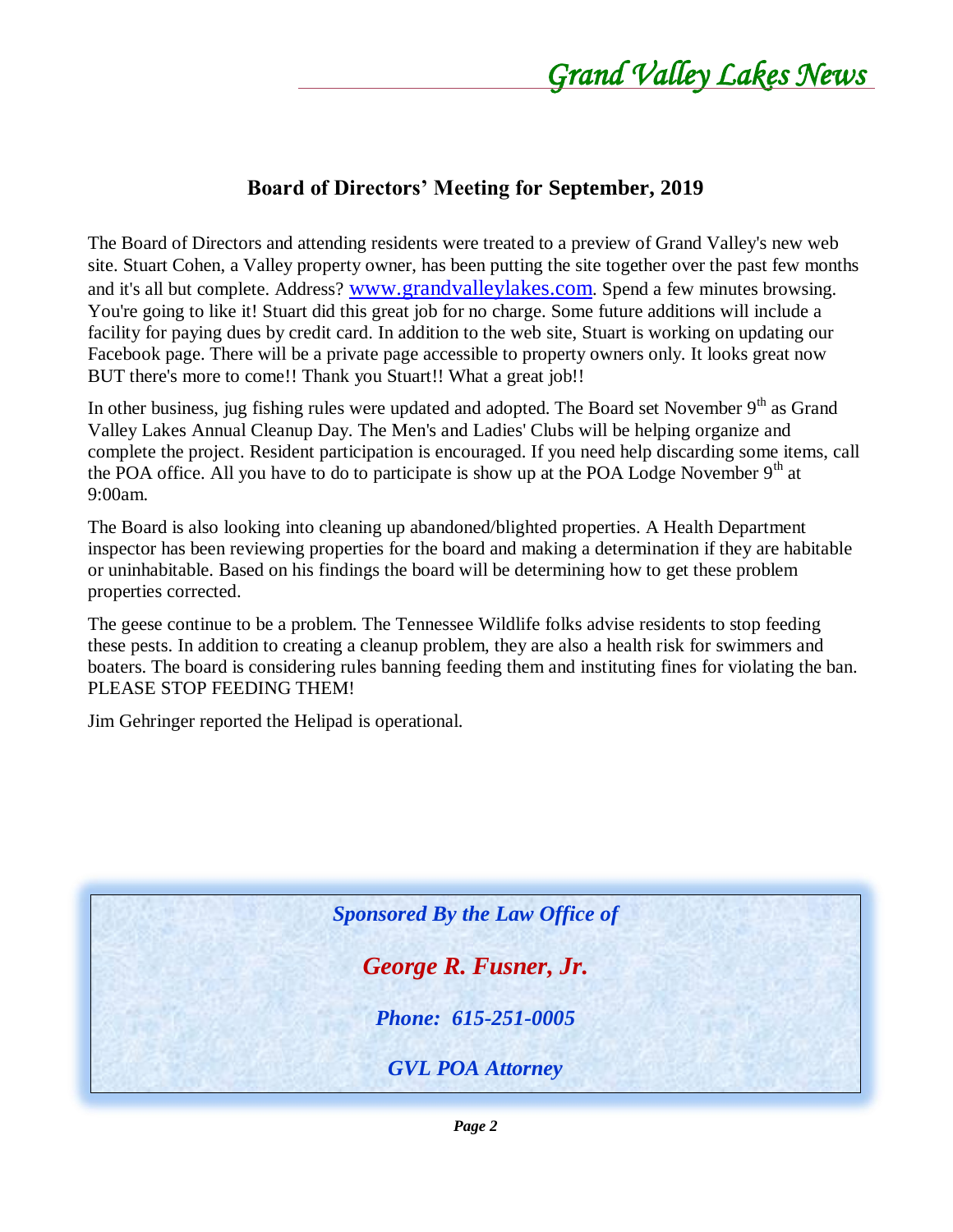*Grand Valley Lakes News* 

# *Your Community Calendar for October, 2019*

- **Saturday, October, 5th – TIME CHANGE!! Set your clocks BACK one hour before you go to bed so you won't be late for church!!**
- **Friday, October 11th @ 6:00 p.m. The Ladies' Club will host the quarterly Pot Luck Dinner. Bring your favorite dish and get to taste other favorite dishes from your neighbors and friends! The food is always plentiful and delicious and the fellowship is always great! Everyone is welcome to come and eat! And you can stay for the POA Board meeting that follows.**
- **Friday, October 11th @ 7:00 p.m. The Board of Directors of the Property Owners' Association will meet at the POA Lodge. We will be conducting the business of the Valley. All property owners are welcome and encouraged to attend!**
- **Saturday, October 12th @ 9:00 a.m. The Grand Valley Lakes Men's Club will be meet at the POA Lodge to discuss upcoming projects, fundraisers to pay for them and goals for improvement in the Valley. All men are welcome and encouraged to attend including our younger men to help us with our plans!**
- **Saturday, October, 12th @10:30 a.m. The Grand Valley Lakes Ladies' Club will meet at the The POA Lodge. – everyone plan to attend as we review and move forward with fund raising plans and as well plans for social activities. Come and join us! We have had some fun, worked hard some of the time and always have good fellowship when we get together!**

**Tuesday, October, 15th @ 6:30 p.m. to 8:30 p.m. Ladies' Bunko Night! We will be at the POA Lodge – and will we have fun! Bring your own beverage in your own drinking container – ice is available!**

**Saturday, October26th – HALLOWEEN PARTY! KIDS GET YOUR "SCARE" ON!**

#### **SAVE THE DATE:**

**Saturday, November 9th – Grand Valley Lakes Annual Clean-up Day!**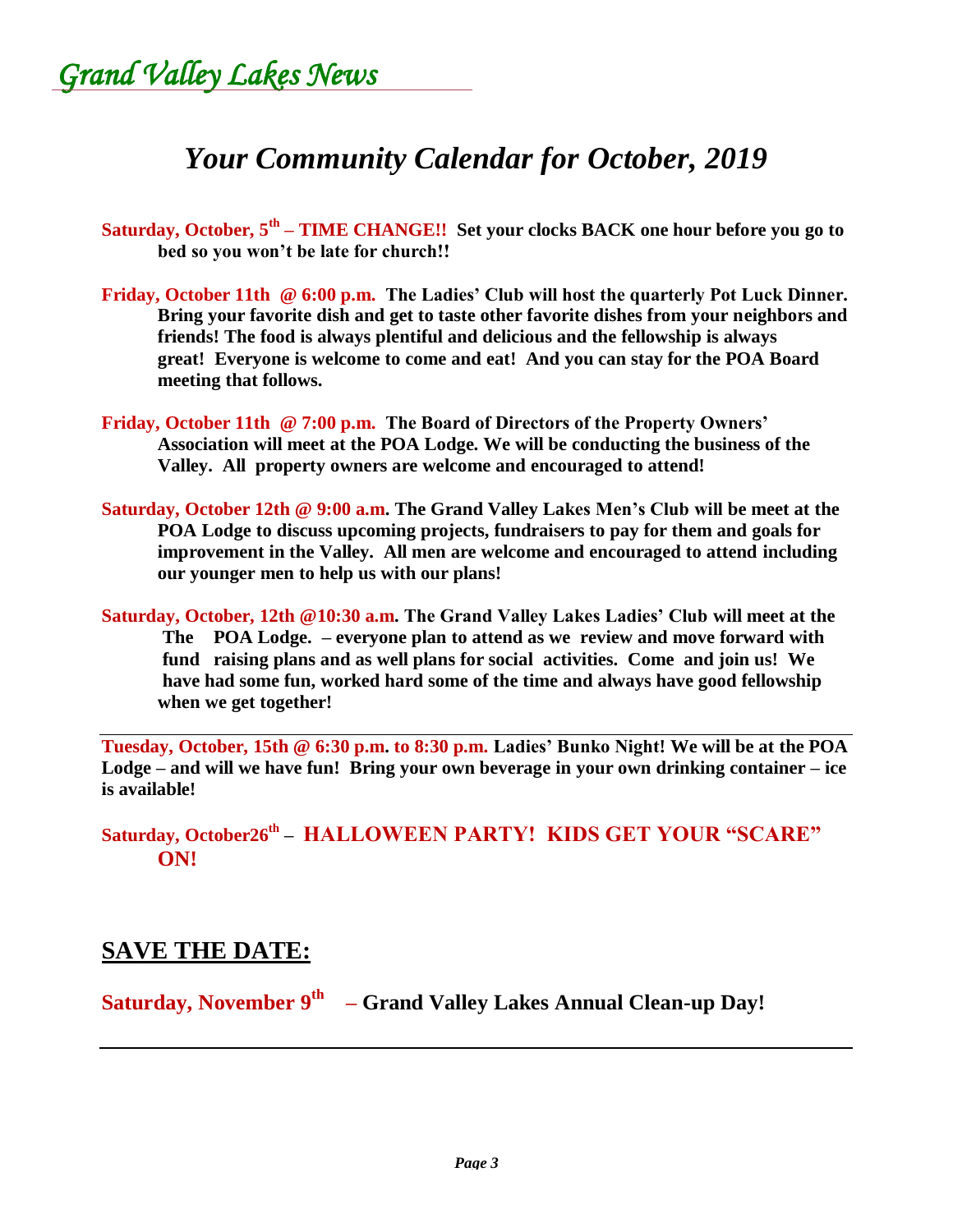#### Grand Valley Lakes Ladies' Club September Meeting

The GVL Ladies Club meets the second Saturday of each month immediately following the Men's Club meeting. Our next meeting is September  $14<sup>th</sup>$  at 10:30am at the lodge. If you are not a member we hope you will join us. If you are a member please plan to attend on Saturday.

Some of the activities that are sponsored by the club are quarterly Pot Luck Dinners and preparations for memorials as needed, decoration of the Valley for holidays, occasional parties for the children, oversight for Ussery Cemetery, a group that welcomes New Comers to the Valley, ladies that send cards, visit shut-ins and the sick. We try to help when needed while making plans to pull together the community so we know our neighbors and have fun too!

All proceeds from the Ladies Club are used to make improvements in the Valley. Presently our focus is to update the POA Lodge. Thank each of you again for your support, for all you have done and for all you continue to do to make our Valley a wonderful place to live!



#### **October is POTLUCK month!!!**

It's time for our quarterly Potluck Dinner!

Friday, October  $11<sup>th</sup>$  in the Lodge at 6:00 pm.

If you haven't attended one of these you've missed out on a lot of good fellowship, making new friends, eating some REALLY great food (not to mention some super-duper desserts!), and attending a board meeting if you want to stay!

# On The Square Gallery and Gifts

109 North Main Bolivar, TN 38008 Phone: 731-403-0002

Owners: Deborah Turner Brasfield

Showcasing Local Art, Handcrafted Gifts, New & Vintage Gift Items, Decorative Items for Your Home

*(a Grand Valley Lakes resident run business)*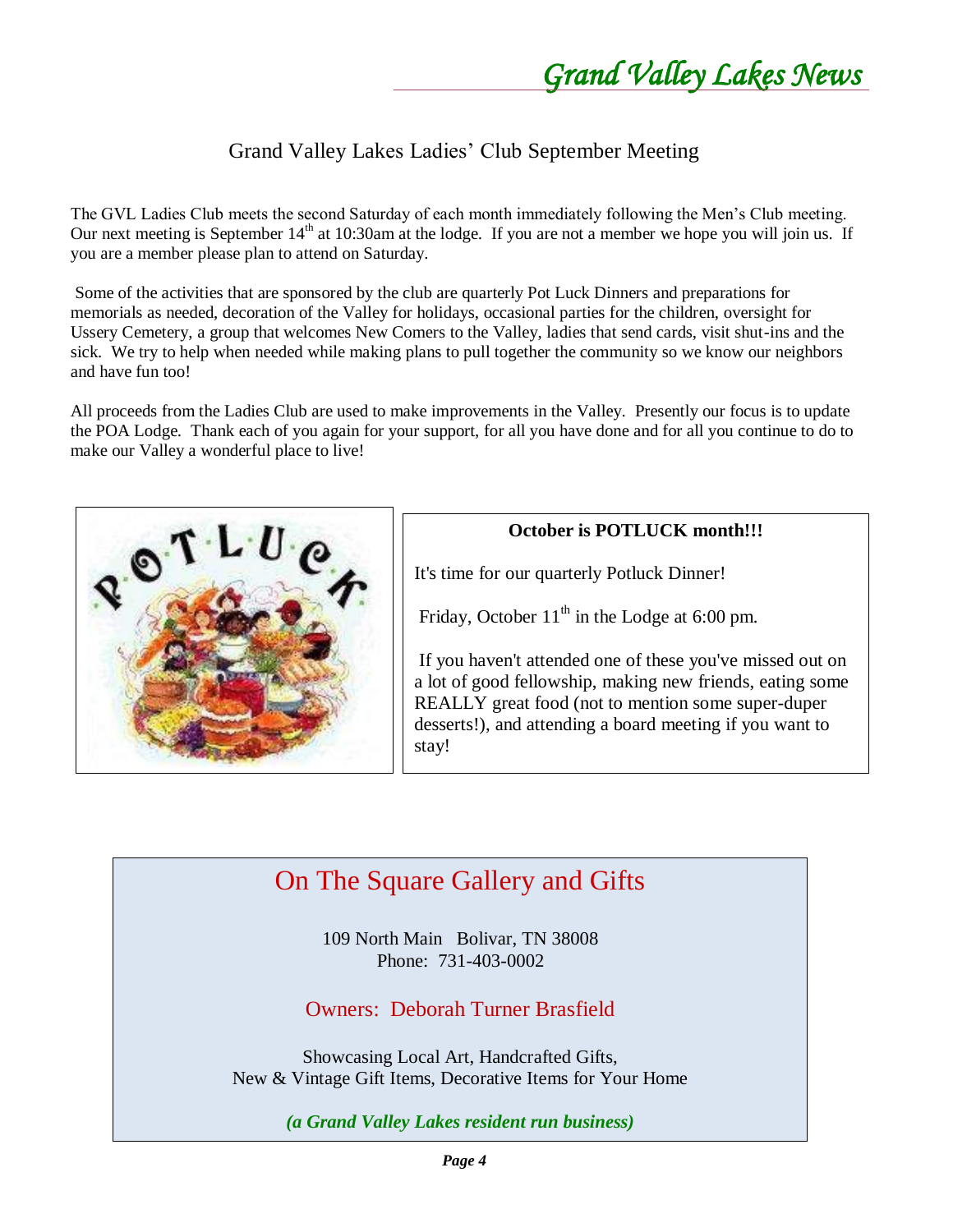

The September Yard of the Month award goes to **Earl and Rhonda Butler**.

If they ever move to the Valley permanently this yard will be a constant contender!

Question: While commuting to and from Memphis, where do they find time to accomplish these results?

Talk about a rebirth!!!

This wonderful home has received a total transformation by its new owners, **Chris and Tina Reisedge.**

We thank them for all the hard work that went into improving our lake frontage!





#### **This issue of the Grand Valley News is sponsored in part by the Grand Valley Lakes Men's Club.**

The Men's Club is a hardworking, fun-loving bunch of men who meet every second Saturday of each month at 9:00 a.m. at the POA Lodge. These members have quickly become a creative force and a work force within our community.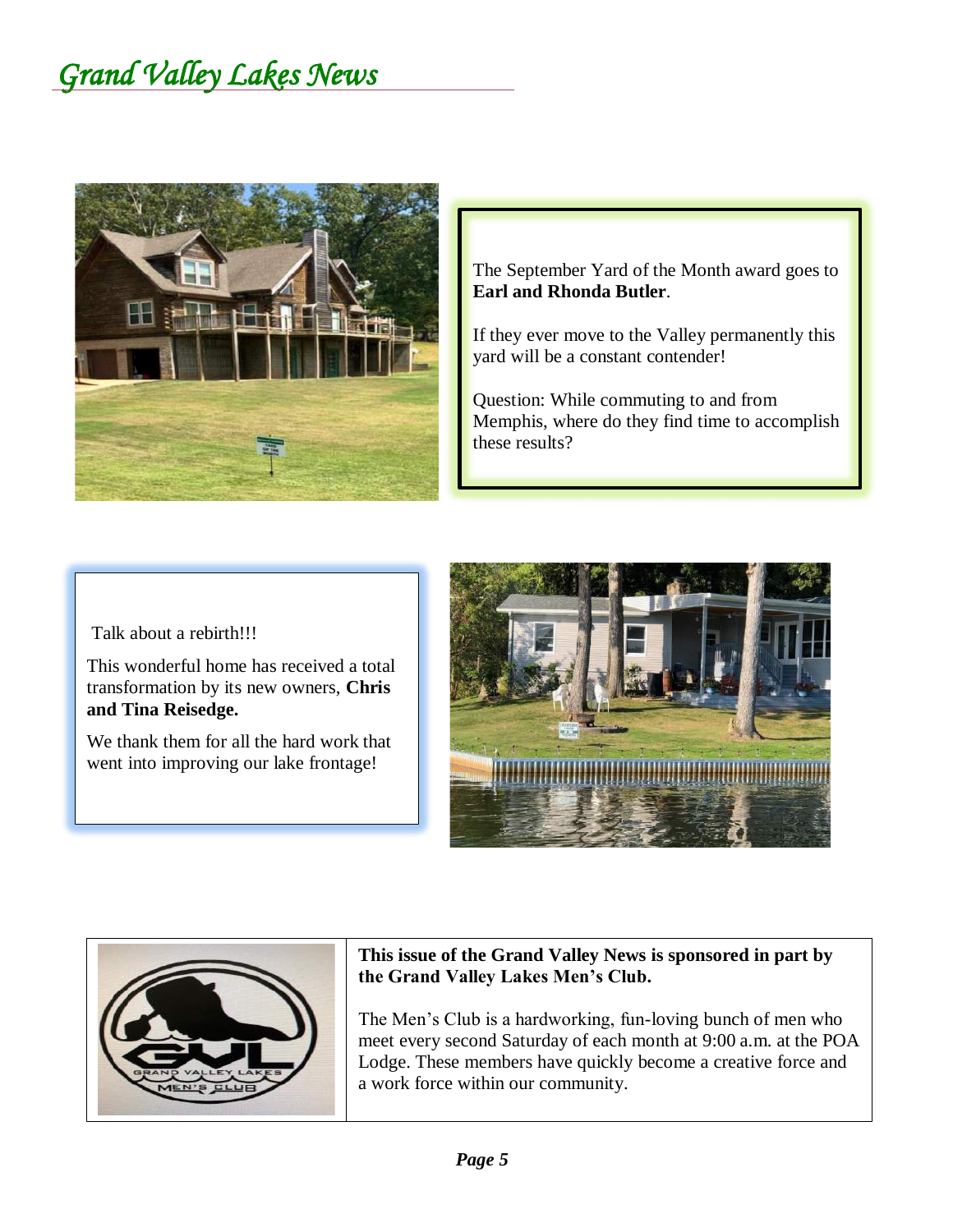

#### **Grand Valley Area Volunteer Fire Department Makes Changes...**

The GVAVFD met at the Lodge on Saturday, September 28th. Members voted on Board changes and information requested by their closing attorney.

Kat Sones will remain as Secretary and Tom Wein remains on the Board as Fire Department Chief. Lona Coffee will serve as President, Keith Clanton as Vice President , and Jess Bebee is a Board Member. This is the same Board, different roles. Lona will also act as Treasurer until someone is selected to assume that responsibility.

In order to accomplish a name change on the Deeds to the Fire Department lots, the closing attorney, per instructions from the State of Tennessee, requested a vote by members specifically dissolving the old fire organization. A vote was taken and the dissolution accomplished. Any items associated with that organization will be terminated. The one remaining item that is known is the checking account.

Members were given information on **Good RX** and **blinkhelp.com** to help pay for prescriptions. The Department wants to give members knowledge and tools to keep them healthy and informed.

Keith gave details on the Fire Department fundraiser. Tickets are available for \$10 each or three for \$25. There will be a drawing at the fire station November  $8<sup>th</sup>$  at 10:00am. Someone will be going home with a brand new .22 cal Henry lever action rifle valued at \$500. Tickets are available at the POA office and the guard gate. Ask any Board member for info!

Firefighter needs are being prioritized and the \$7,900 fund currently on hand will be used to equip and train them. Two additional firefighters have been added to the crew and hopefully one more in the near future. Also, please let the department know if you could train to be a First Responder. Work on the Fire Station is also a priority and help is requested from members.

Keith is working on grants. If you have any knowledge or have contacts that can help, please let him know. If you can work on one in particular, that would be good also. If you have any ideas that would help the department achieve a steady income for training and equipment, please let us know!

Kat will be heading up making sure we have all addresses in our service area. This is a huge undertaking that will have to be kept up. Please give her whatever help you can if she contacts you.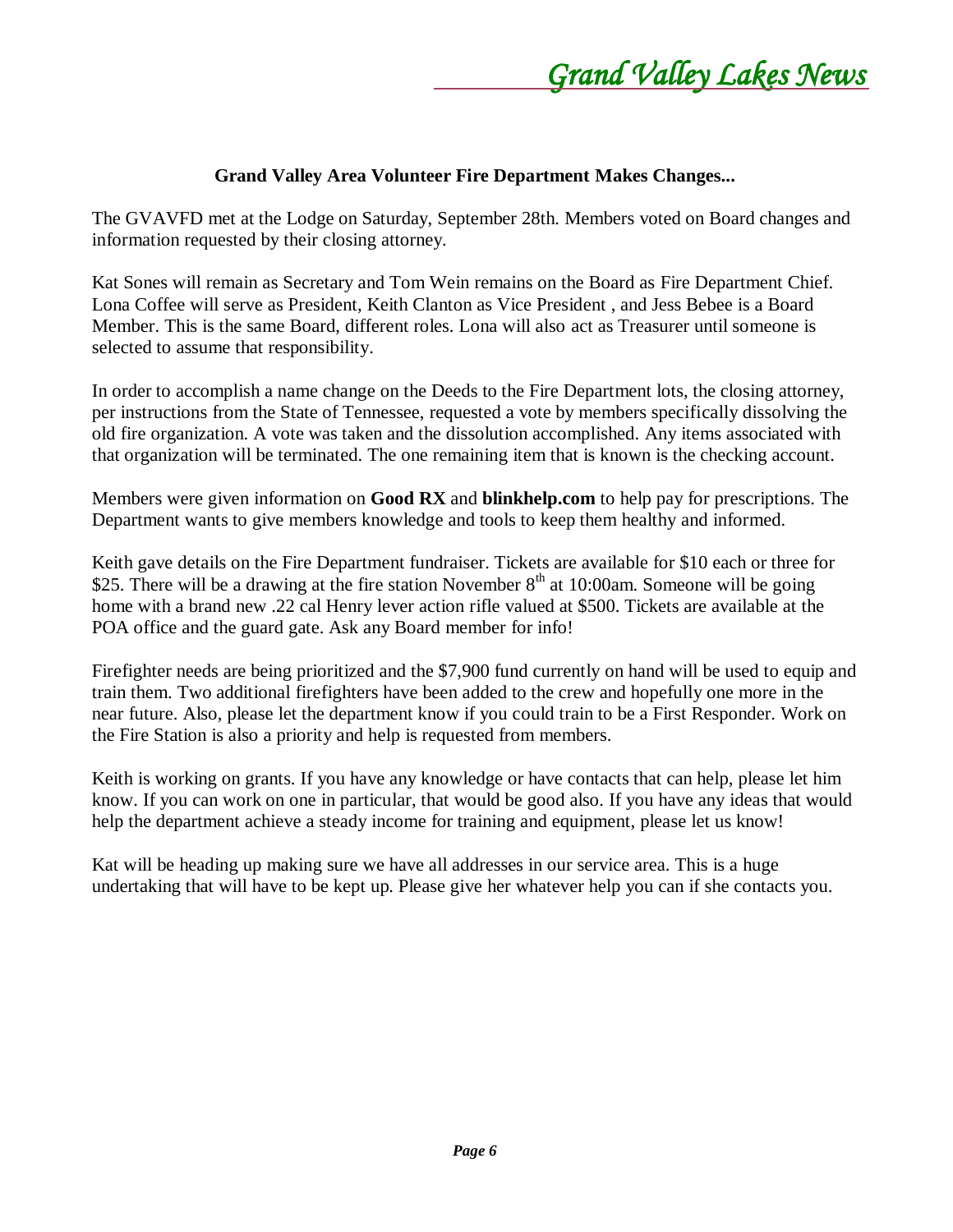*Grand Valley Lakes News* 

#### **Grand Valley Lakes Men's Club September Meeting**

Men's Club considering next project(s)...

The September Men's Club meeting was filled with ideas for projects and fundraisers needed to pay for them. Replacing the old street signs was the hot topic. Members are researching the cost.

The club is also planning to participate, along with the Ladies' Club, in the GVL Cleanup Day on November 9<sup>th</sup>. Last year they removed several trailer loads of trash/debris and anticipate a repeat performance this year.

Several fundraising ideas were discussed. A turkey Shoot, a haunted hayride, and a smoked turkey sale were among those. The smoked turkey sale is being priced out to see if profits would justify the time, material involved.

Bill Richardson declared he was the best chili cook in the valley and dared anyone to challenge him. Well, Bill Stone did. Now maybe along about January or February we may have to have a chili cook off. We might just have to see if there are any other Grand Valley-ites bold enough to take up his challenge. Doubtful since these two old guys are pretty sure they're the best and that, no doubt, will scare off any would-be, pretender chili cooks. You know, if enough residents were foolish enough to actually jump on the "challenger band wagon" we might just have to have a chili dinner to eat it all. Actually, we could open it up to the greater community. Maybe there's a couple of other fish we could reel in. Right, Maggie?

The Men's Club meets at 9:00 on the second Saturday morning of each month. Every man in the Valley is welcome to join. Here's a good opportunity to have some fun, meet new friends, and make Grand Valley Lakes an even better place to live!

**Here's something new in our greater community!!**

**The "Gin Shoppe" in Grand Junction is now open!**

**This retail operation is now open 9-5 Thursday, Friday, and Saturday!**

**The Shoppe is stocked with a huge variety of arts, crafts, and general merchandise.**

**It's located on Highway 57 just north of Highway 368.** 

**Stop by! You'll love it!**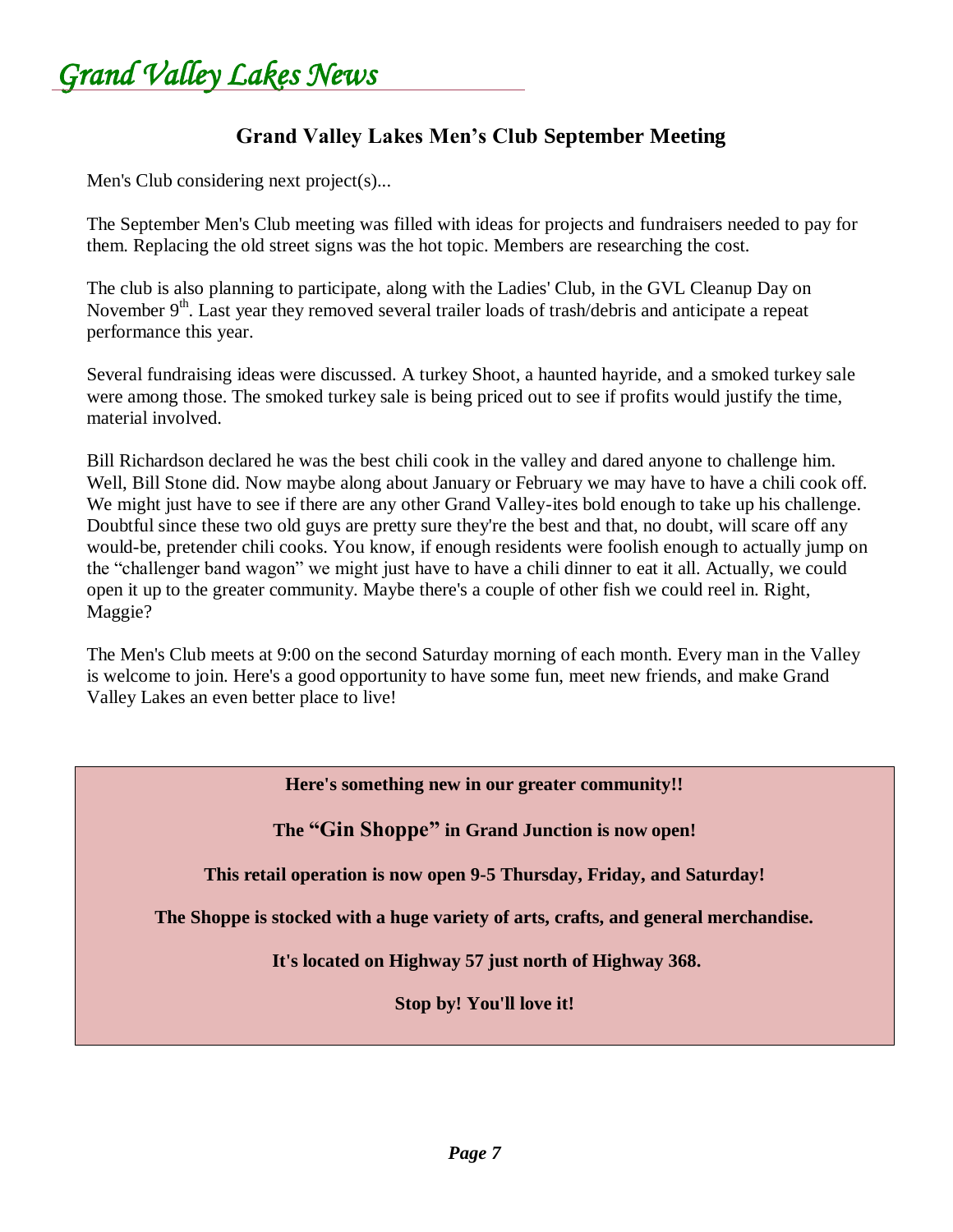*Grand Valley Lakes News* 

#### **GET YOUR FIRE PERMIT** *BEFORE* **YOU BURN!!**

Beginning Monday, September 23, 2019, a burn permit will be required to start an open air fire within five hundred feet of any forest, grassland or woodland. This is us in Grand Valley Lakes. Permits will be issued by phone or through our online system, if conditions allow. This permit requirement is in force until May 15, 2020.

A burn permit is not hard to obtain. Just call 731-658-2213 or go online at *[www.burnsafetn.org](http://www.burnsafetn.org/)* to get your permit number.

Be sure to follow the *www.burnsafetn.org* guidelines for any open air burning.

- **Check with local authorities to make sure there are no local restrictions on burning currently in place, especially in cities and towns that have their own burning permit system.**
- **Notify your local fire department and neighbors to let them know your plans to burn**
- **Do not burn on windy days (even if you are using a burn barrel!)**
- **Stay abreast of changing weather conditions**
- **Establish wide control lines down to bare mineral soil at least five feet wide around burn piles**
- **Keep fire containment equipment on hand during the fire (e.g. rake, shovel, water)**
- **Stay with the fire until it is completely out.**



#### **GVL Cleanup Day...**

**Saturday November 9th** will be GVL's Annual Cleanup Day! If you have "stuff" you need to get rid of and but can't handle, call the POA Office and request someone pick it up on that day.

The Men's and Ladies' Clubs will be out picking up litter and hauling off things that need hauling. You are invited to be a part of the effort. Just show up at the Lodge at 9:00! Pick-ups and trailers are needed too. Got one? Bring it on!

Can't be there? Walk out your door and remove the trash/litter/debris around your immediate neighborhood. Last year's effort removed an unbelievable amount of trash from our community. We hope this year's effort will be even more successful!

The Ladies' Club will probably be serving free lunch. No exact word on that but we all know what these ladies are capable of.

Remember: This is YOUR community! Come out and help make it even more beautiful!!

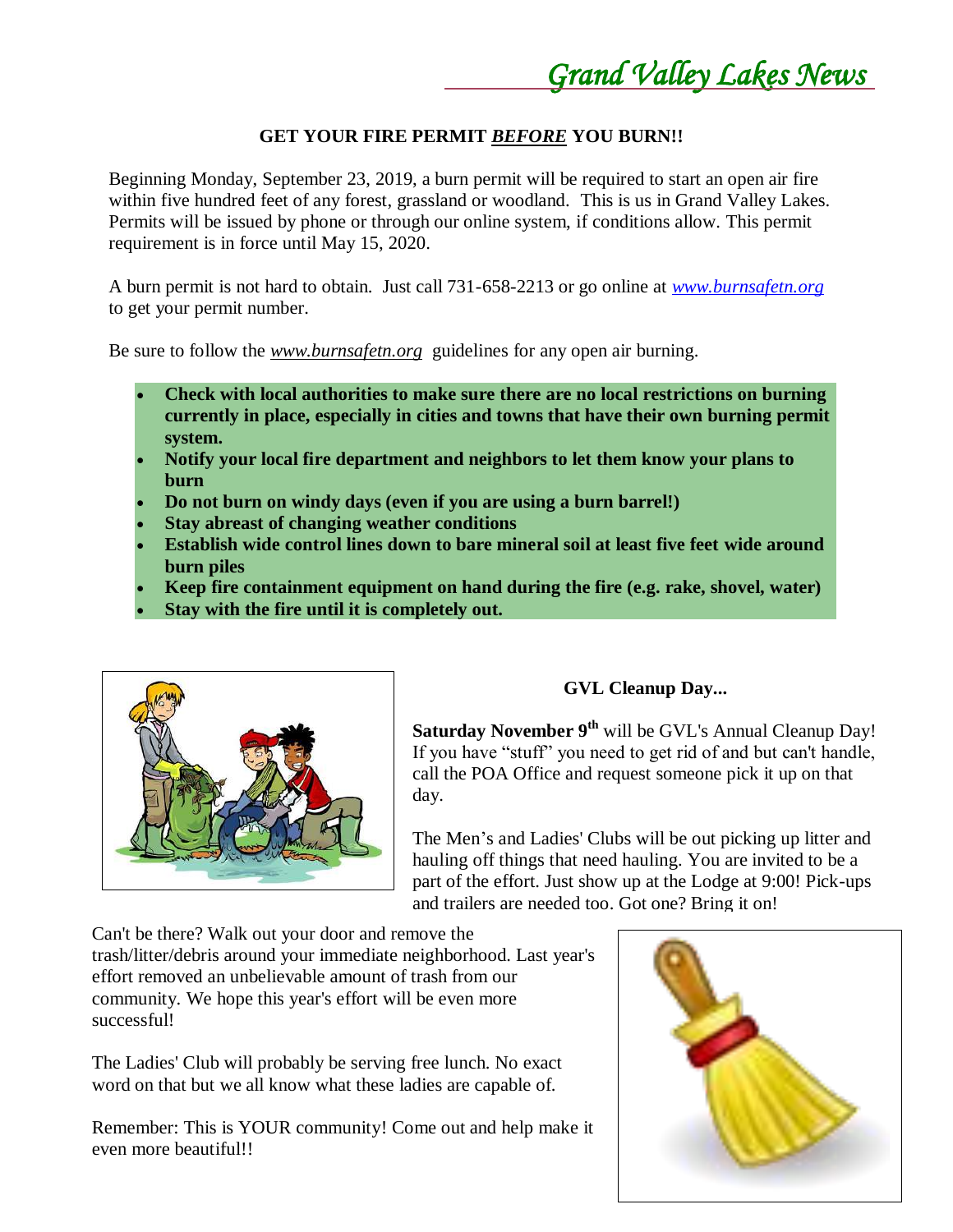

Middleton United Methodist Church will restart their Senior Day bingo/lunch party on Friday, October  $11<sup>th</sup>$ at 10:30

Every senior is invited to join the fun!!

It's OK to bring a finger food potluck item and it's OK to not bring one!

The important thing? Just bring yourself! Come on down!

#### **Attention Crafters!!**

#### **Attention Shoppers of Crafts!**

Middleton United Methodist Church will be holding its  $7<sup>th</sup>$ Annual Fall Craft Fair on Friday and Saturday, November 8<sup>th</sup> and  $9<sup>th</sup>$ .

A vendor spot is \$35.00 and they are going fast!. Vendor apps are still available. E-mail Mary Cumberland at: [middletonumc@yahoo.com](mailto:middletonumc@yahoo.com) if you are interested.

This annual event has been steadily growing each year.

Food will be available. **Come see us!!**

# *COMMON GROUNDS*

**"Uncommonly good coffee and more!"**

**Come in for coffee or tea and stay for a meal around our table!**

**313 West Market St. Bolivar, TN 38008 Phone: 731-212-3030**

**Hours: 7:00 a.m. to 5:00 p.m. Monday through Friday 8:00 a.m. to 4:00 p.m. Saturdays**

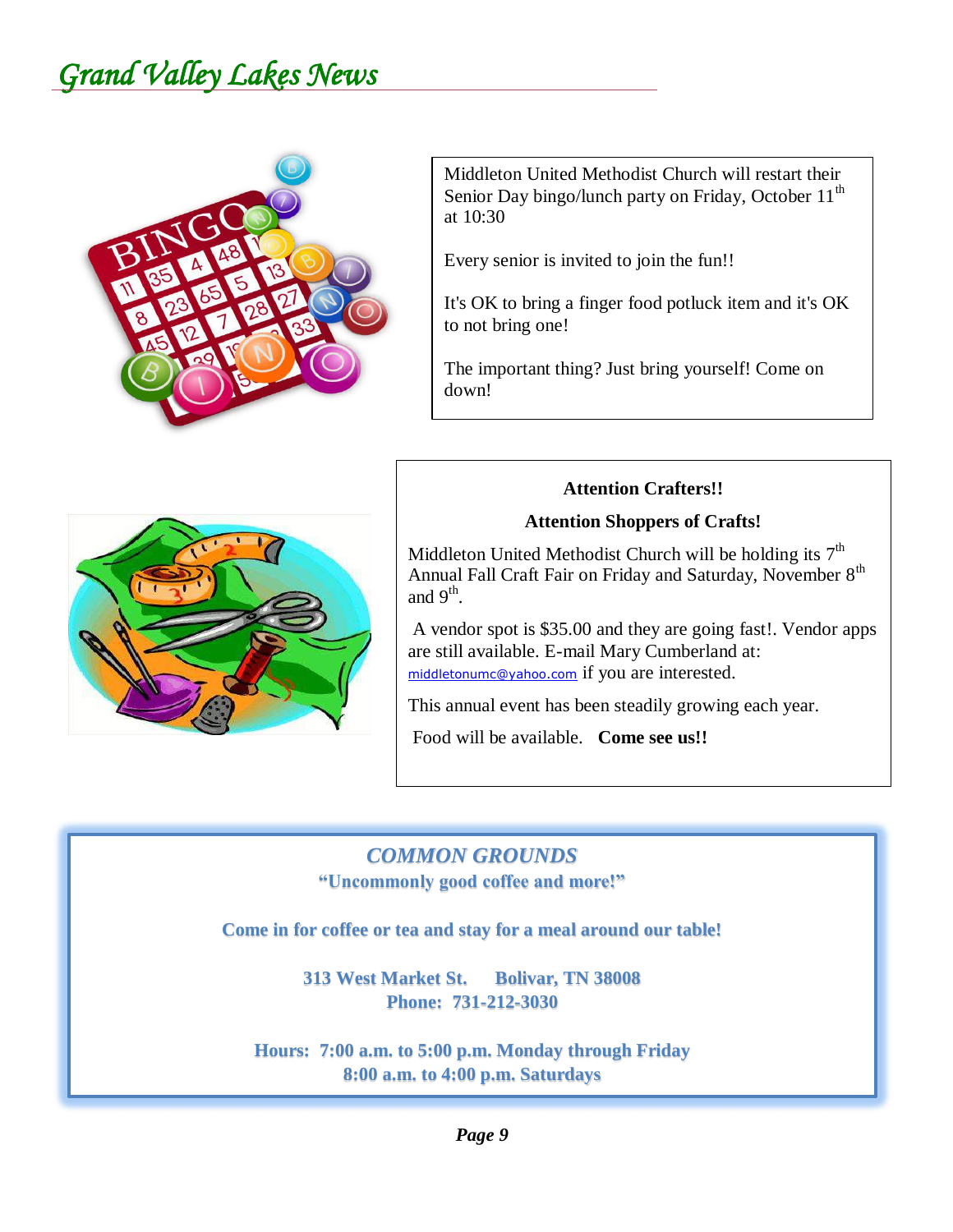

## **Hey, Hey! Halloween is on the way!!**

Tiffany and Johnny Rustin are planning a **"huge"** Halloween party for resident children and their friends!!

This is a "Trunk or Treat event" that will be at the POA. They need the support and help of the community to make this be an event that the kids will enjoy and remember.

This annual event is well attended (about 100 "kids" ) and we would like to keep it an annual event for our community and friends.

**Please call Tiffany at 731-203-4828** for information about what is planned; to let her know that you are brining donations (Johnnie works at the gate and can accept these donations), to let her know that you would like to **participate in the "Trunk or Treat" or to offer your help with the games!**

They will need the following items (pick up a couple when you shop to help them out):

- 1. Candy! Lots and Lots of Candy!
- **2. Volunteers!!**
- 3. Homemade Cakes for a cakewalk (or a cake you had some help with….Walmart Bakery).
- 4. Hot Dogs and Buns
- 5. Chips
- 6. Soft Drinks
- 7. Cupcakes and Cookies
- **8.** Prizes for game and costume contest winners

Prizes could be small amount (\$5.00) gift cards. These would be prizes for game (Minute to win it" or "Ping Pong Booty Bounce") winners.

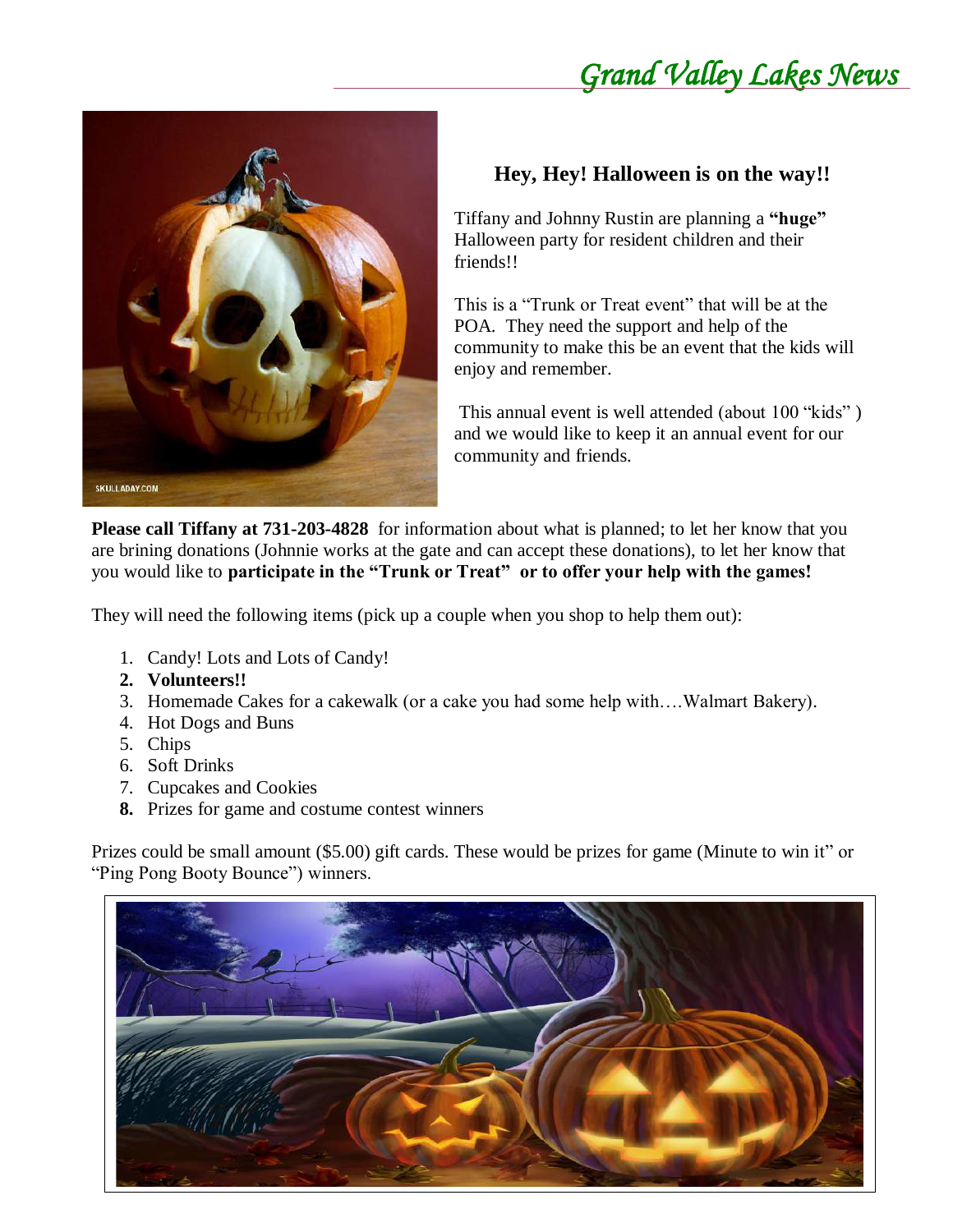

#### **The Red Hatters Are On The Go!**

**The Senoritas of the Sombreros Rojos adventured out to a ne eating establishment. The Country Club Bar and Grill located in the clubhouse at the Hardeman County Country Club. The food was plentiful and delicious!! We will try that one again. There was everything from shrimp (grilled or fried) to hamburgers with all the trimmings to dinnerplate sized baked potatoes with your choice of barbecued pork or chicken with everything but the kitchen sink!! Everyone had something different to eat and came away stuffed!! Then we made our way** 

**to the Hardeman County Arts Council Theater to find our seats and enjoy "Beauty and the Beast, Jr.". It was a wonderful show; the characters were well costumed and the singing was truly inspirational. What a way to spend an evening with a fine bunch of friends! Dinner and a play – can't beat that!**

**These lucky folks who enjoyed the night out were (from left to right) Jimmy and Brenda Conry, Dot East, Louise Watkins (hiding in the shadows!), Myra Peace, Maggie Barrowclough behind her, Dot's great granddaughter, Beth, John Houser behind and Diane Lanier. Not pictured are Gelene Kiethley, Helen Maloy, Tonya Wall and her friend, Alma.**

**We always try to include spouse and friends when we have and event. Ladies, come join us in our quest to support local businesses and find good times anywhere we go!**